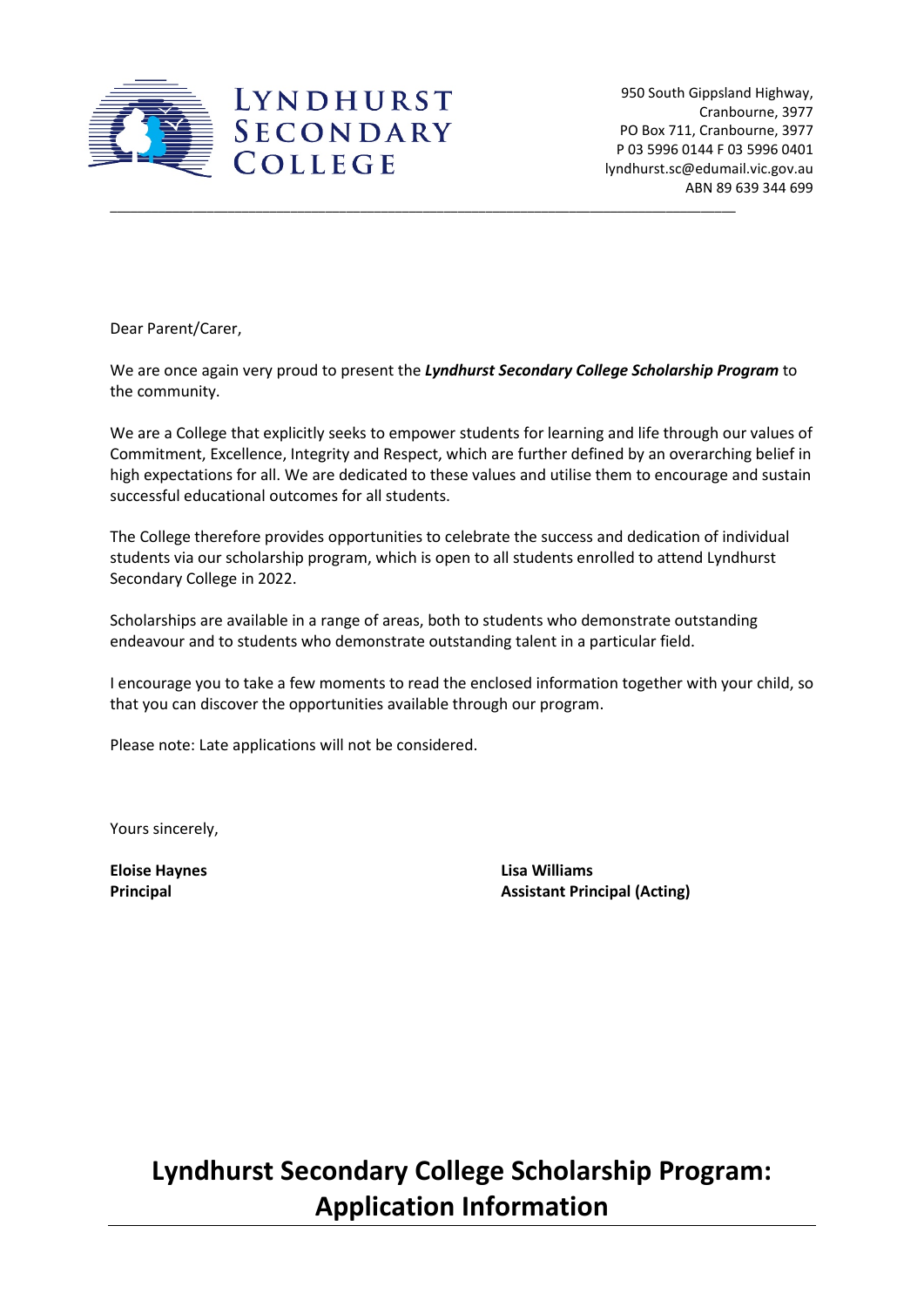## **Areas of Scholarship:**

Lyndhurst Secondary College offers scholarships in the following areas:

 $\Box$  Academic Excellence: STEAM\* and General (ACE scholarships are previously determined)

 $\square$  Community Spirit

 $\Box$  Sport

 $\Box$  Performing Arts

 $\Box$  Visual Arts

NB: \*STEAM – Science, Technology, Engineering, Arts and Mathematics

## **Selection Process:**

- Students are invited to apply for up to two scholarships.
- Students must:
	- o Complete the attached cover sheet
	- o Attach a written application in response to the questions listed below. This response should be no more than two A4 pages in length, with a minimum font size of 11.
- Supporting evidence may be attached to the application, but please note that these cannot be returned, so must be copies.
- Shortlisted applicants will be contacted to arrange an interview, if required. Parents/carers are also invited to attend this interview, should they choose to do so.
- Successful applicants will be contacted and invited to have their scholarship presented to them at the end of year awards ceremony.

## **Application Questions:**

All applicants should respond to the following questions:

- 1. How do you show the Lyndhurst Secondary College values?
	- a. Commitment
	- b. Excellence
	- c. Integrity
	- d. Respect
- 2. What contributions have you made to your school, especially in the area of your application?
- 3. What achievements have you had in the area for which you have applied for a scholarship?